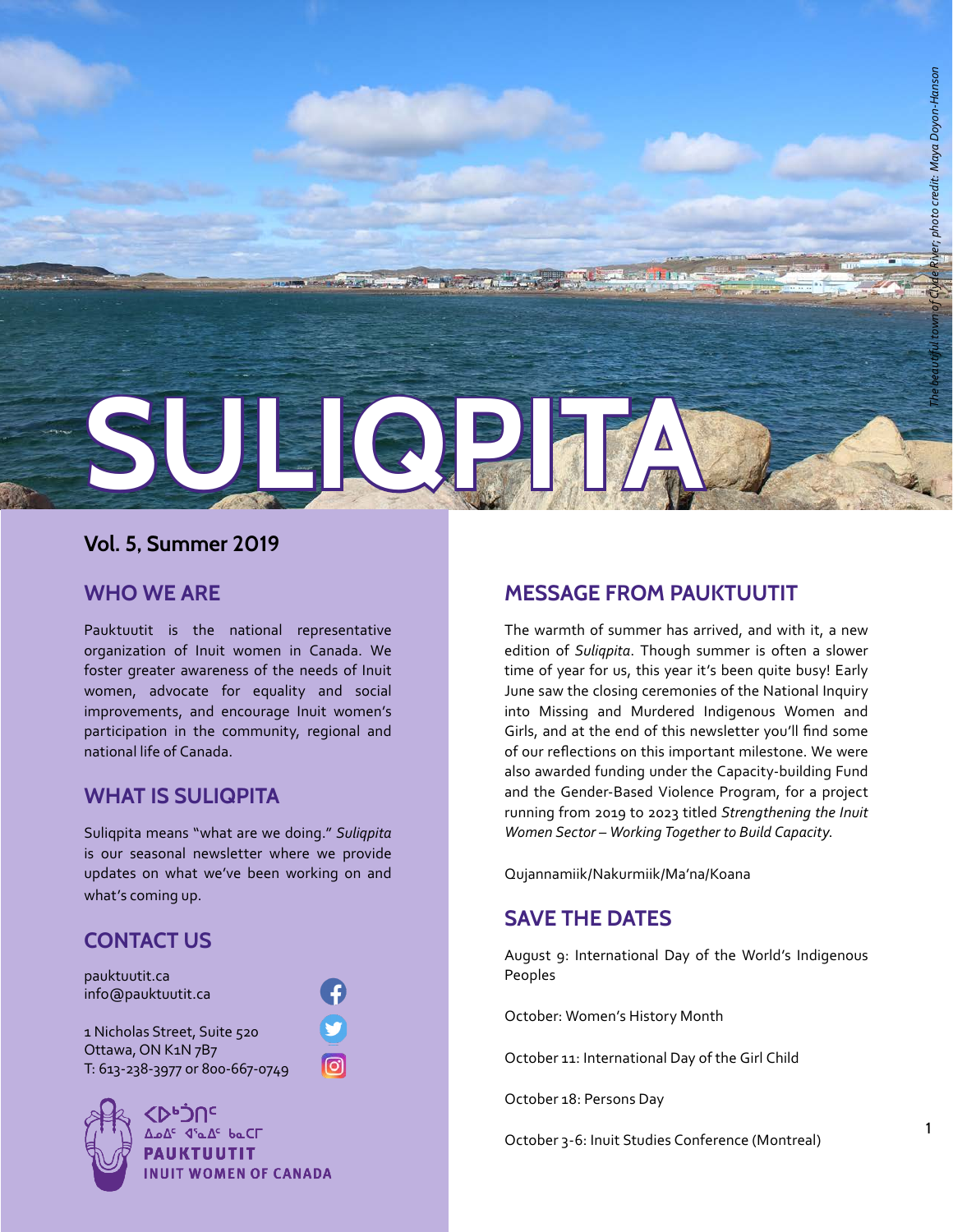

## **Updates from Rebecca**

Following a very busy time at the United Nations Commission in New York on the Status of Women in March, I then returned to Ottawa on April 3 for an ITK Inuit Crown Partnership Committee (ICPC) Leaders meeting with the Prime Minister where we released the National Inuit Housing Strategy. Going forward, the strategy will include a Gender-Based Analysis,

which I am pleased to see. At the end of the month I then left Canada to attend another session at the United Nations in New York City, this time for the 18th United Nations Permanent Forum on Indigenous Issues (UNPFII). I had the opportunity to participate in the Trilateral Working Group on Violence against Indigenous Women and Girls, where I presented on healthcare for Inuit women and the importance of traditional midwifery.

In recent months, we've also had many board members participate in events on behalf of myself and Pauktuutit. On April 9, Anita Pokiak, our board member representing the Western Arctic, spoke on challenges faced by senior women at the Standing Committee on the Status of Women. Anita told the committee about the importance of elders remaining in our communities to teach our youth and community members, over the recent trend of elders being relocated to urban centres for long-term care. The next day, April 10, vice-president Anne Curley presented to the Senate Standing Committee on Human Rights regarding forced and coerced sterilization of persons in Canada. In this speech, Anne spoke to the importance of communitybased childbirth (midwifery) and the lack of access to good healthcare in the North. Anne also attended a consultation on exploring Indigenous justice systems in Canada and around the world dialogue from May 14 to 15. One of our newest board members, Gerri Sharpe, representing

*Above: President Kudloo ice fishing*

2

*Below: During the UNPFII President Kudloo met midwives from other parts of the world. Pictured here: L-R: President Rebecca Kudloo, unidentified delegate, Zenaida Pérez Gutiérrez, Sebastiana Vázquez Gómez, Cheryllee Bourgeois, and Carol Couchie.*

Yellowknife, also attended the launch of the National Inuit Climate Change Strategy on June 7 in Inuvik. Pauktuutit, as member to this ITK working group, participated in the development of this strategy and advocated for the inclusion and specific needs of Inuit women and children. Along with Pauktuutit's position, Gerri brought a lot of her own traditional knowledge to the launch, which she shared with those in attendance.

On June 3, I attended the National Inquiry into Missing and Murdered Indigenous Women and Girls Closing Ceremonies, along with a few other board members. At the end of the newsletter is a section on Pauktuutit's response to the end of the Inquiry and what next steps we have in place. Following the final report of the Inquiry, I was invited to attend an MMIWG Roundtable with Minister Bennett. Our members in standing also went with me: Rachel Dutton (Manitoba Inuit Association), Reepa Evic-Carleton and Pam Stellick (Inuuqatigiit Centre for Inuit Children, Youth and Families) and Kim Campbell-McLain (AnânauKatiget Tumingit Regional Inuit Women's Association). Finally, we rounded out June with an ITK board meeting and an ICPC Senior Leaders' meeting, which vice-president Anne Curley attended on my behalf. At the ITK board meeting, a resolution was passed in support of the full implementation of the calls for justice contained within the National Inquiry's final report.

### $14620$

*Rebecca Kudloo, President*

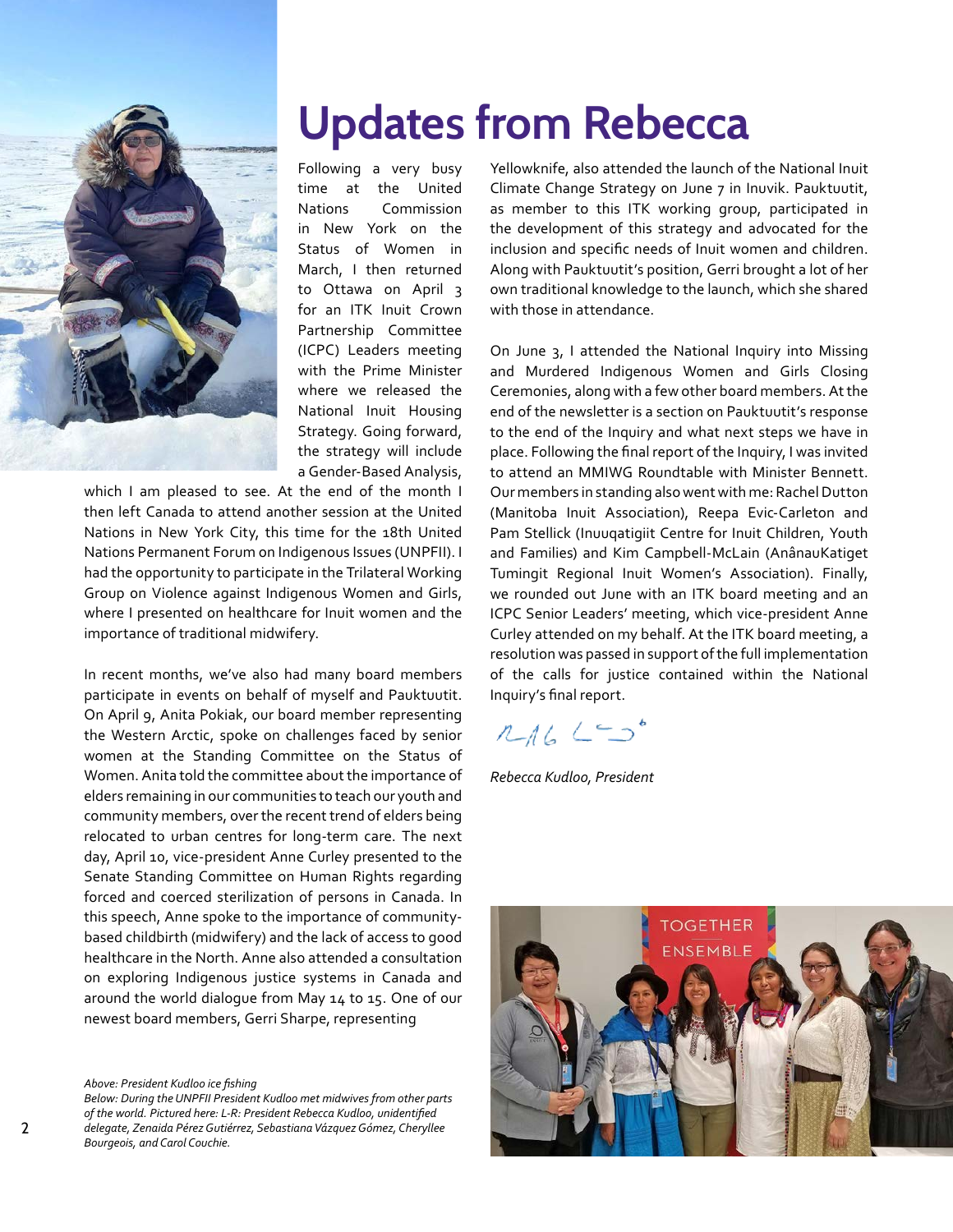



*Left: the poster we presented at the Public Health 2019 conference in Ottawa Right: the Ikajurniq poster displayed at the Canadian Association for HIV Research You can find more information about these projects on our website at pauktuutit.ca/health*

### **Health**

In April, the health team presented a poster on *Inuusinni Aqqusaaqtara – My Journey*, the Inuit Cancer Project at the Public Health 2019 conference in Ottawa to over 800 attendees. This project is generously funded and supported by the Canadian Cancer Society. Pauktuutit also released a new community engagement video around the cancer project that features music by Beatrice Deer. It is available in Inuktitut and English on our YouTube channel. Our team is also collecting stories from folks across Inuit Nunangat that have used our resources or have a cancer story they want to share. Please email dlabrash@pauktuutit.ca for more information.

The health team also presented a poster on *Ikajurniq: An Inuit Cascade of Care Framework* at the Canadian Association for HIV Research in Saskatoon, SK in May. We are also collecting feedback on the Cascade of Care and have received excellent comments from Inuvik and Edmonton so far.

We also presented our first webinar as on organization around the theme of engaging Inuit youth around sexually transmitted and blood borne infections. During the webinar we highlighted two of our projects: Naturally Curious and the CheckUp Project. The Naturally Curious project, previously funded by the Public Health Agency of Canada, encourages Inuit adults and youth to learn more about sexual health, reduce stigma, and normalize these conversations in their communities. The CheckUp Project, in partnership with the University of Saskatchewan and funded by the Canadian Institutes of Health Research, a campaign launched by the Nunavik Board of Health and Social Services, that uses social marketing and social media to influence the social norms around screening and the normalization of testing for STBBIs. The webinar was a success with approximately 45 participants. The webinar can be viewed on our website at pauktuutit.ca/health/sexual-health

### **On the Horizon**

We are excited to continue enhancing the National Inuit Sexual Health Network with funding from Indigenous Services Canada and to continue implementin*g Tavva: The National Inuit Sexual Health Strategy.*  We are currently planning our next face-to-face meeting of the Network to take place alongside the HIV/STI World Congress in Vancouver, BC in July 2019.

We are also working closely with Indigenous Services Canada in response to calls for progress on a distinct, Inuit-specific needs assessment to understand informed consent and the impact of coerced sterilization on Inuit communities in the context of Indigenous women's reproductive health rights. Pauktuutit is hosting information sessions in communities across Inuit

Nunangat and has so far visited Iqaluit and Inuvik, with upcoming trips to Rankin Inlet and Arviat. If you want to talk about this topic or its impact in your community, please contact rjones@pauktuutit.ca.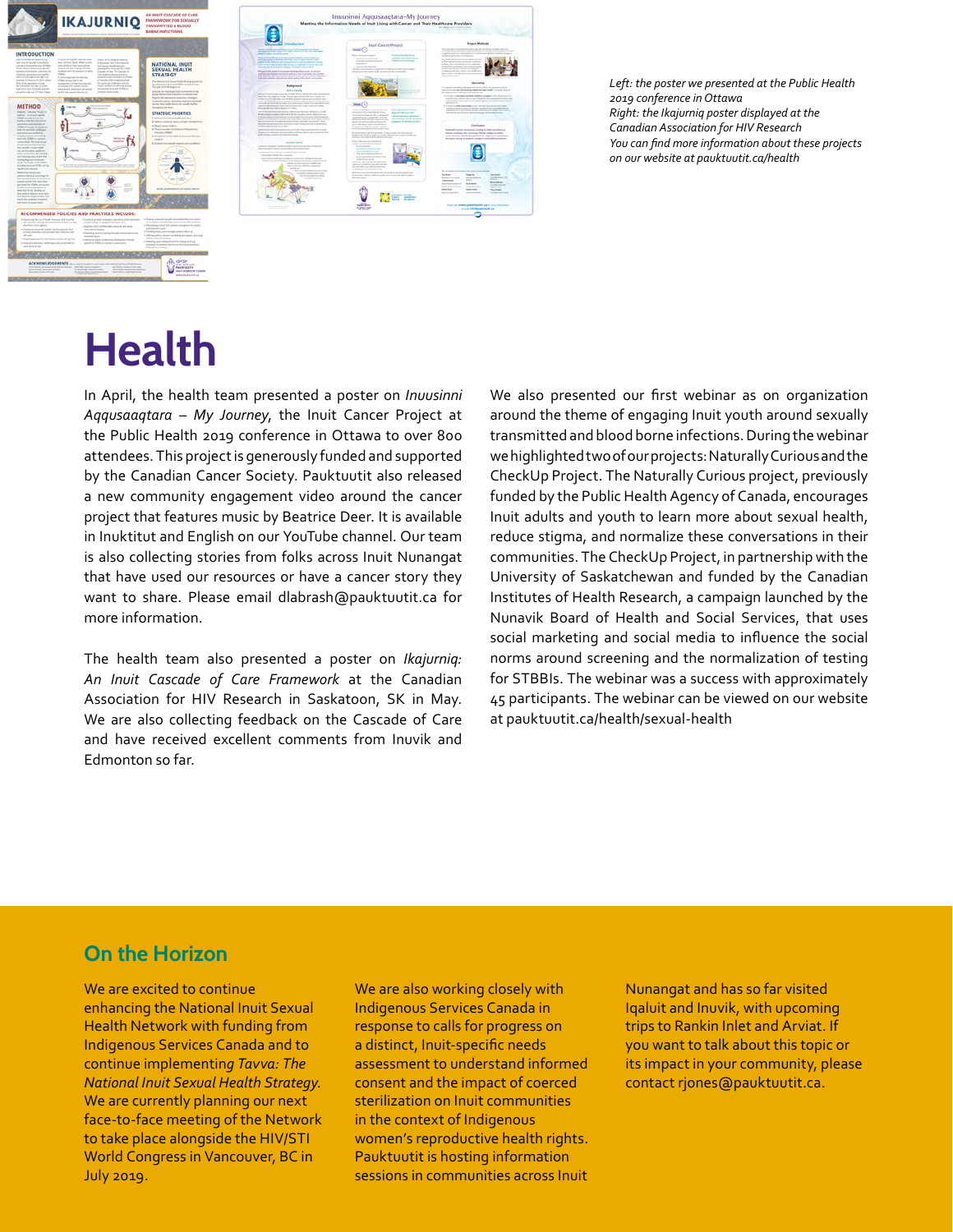## **Violence and Abuse Prevention**

### **On the Horizon**

We will soon launch our Believe-Ask-Connect project titled *Sivummuatsiarniq: An Urban Resource Guide for Inuit Women*. This project includes three resources designed to support Inuit women when moving south. One resource offers information about services available in six major Canadian cities and includes helpful strategies to navigate a new city, stay safe, and inform women of their rights. The second resources is designed for *qallunaat* (non-Inuit) service providers to increase their cultural competency when working with Inuit, with the goal of improving the experience Inuit have with various services in the south. The third resource will be an online interactive map that includes all the listed services from the resource guide. With the support of Northern airlines these resources will be distributed to all communities across Inuit Nunangat, in addition to being available on our website.

We have also made progress on our Access to Justice project, in partnership with the Law Society of Nunavut. This project focuses on understanding the experience of Nunavummiut with the Family Abuse Intervention Act (FAIA) and seeks to open dialogues among Nunavummiut about family violence and how to address it. It ultimately aims to support Inuit women in Nunavut in getting access to protection, including legal protection, from domestic violence. Our first community visit took place in Iqaluit in June where we exchanged with community members as to how best approach such a project. We are now looking forward to our trips to more communities in the fall.

*Go to our website to read our Study of Gender-based Violence and Shelter Service Needs across Inuit Nunangat*

Over the course of two years Pauktuutit dedicated time to listen to 164 women and men across Inuit Nunangat to bring together Inuit knowledge and experience regarding gender-based knowledge and shelter service needs. The final report, *Study of Gender-based Violence and Shelter Services Needs across Inuit Nunangat*, is now available on our website and includes 14 key recommendations to improve the effectiveness of actions that aim to address the needs of Inuit women experiencing violence.

We have also completed the process to identify peernominated role models as part of our *Pilimmaksarniq – Engaging Men and Boys in Reducing Violence Against Women and Girls* project. Keep watch on our social media for the upcoming announcement! We will then travel to meet these inspiring role models in their home communities to learn more about their own journey and approaches to creating healthy relationships with others and themselves. We are also excited to be collaborating with local videographers and photographers in each region to develop this campaign.

As an active member of the National Inuit Suicide Prevention Strategy (NISPS) working group chaired by ITK, we are also pleased to share that ITK and Pauktuutit will be partnering on matters related to the prevention of child sexual abuse as a key priority of the working group in upcoming years.

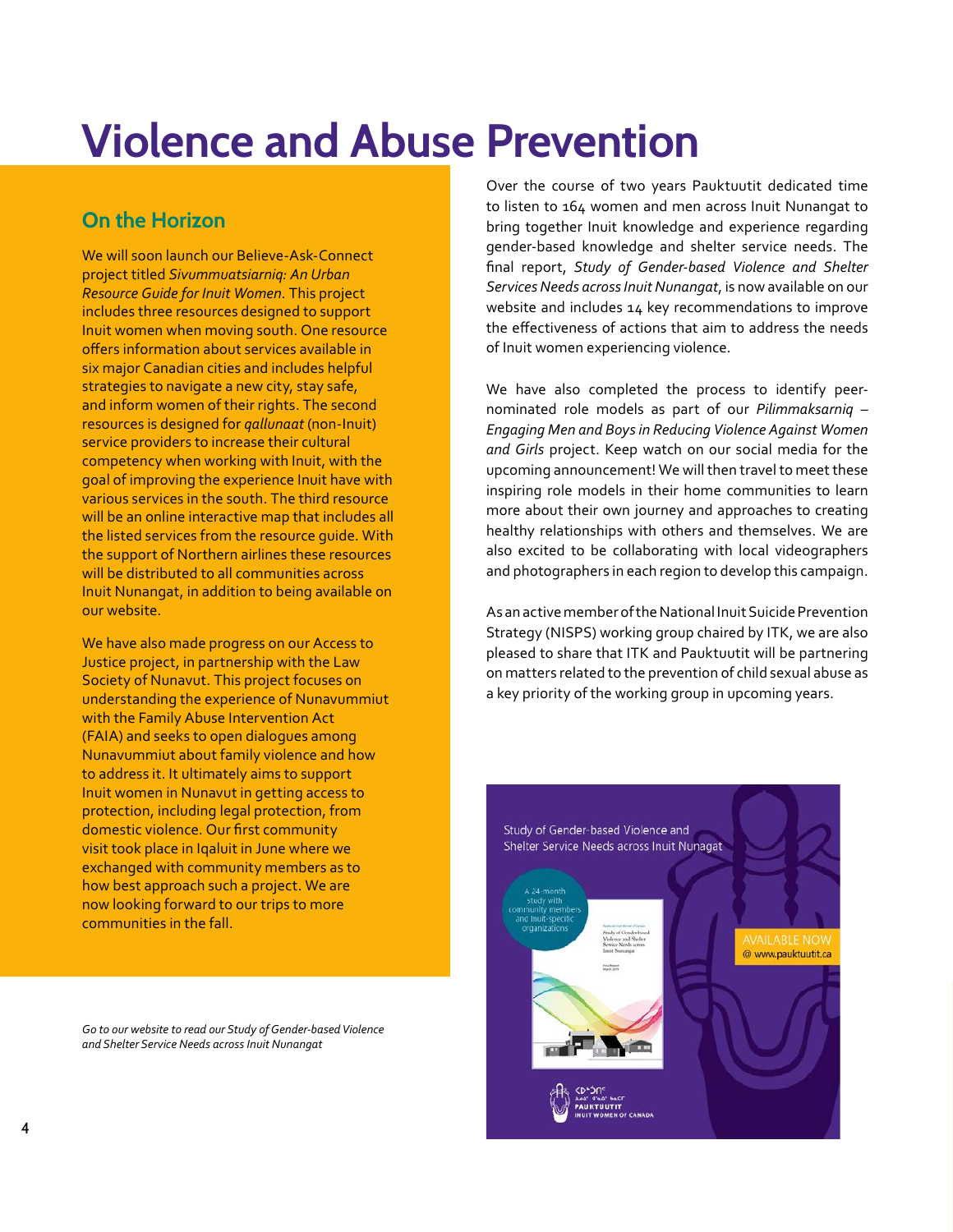

*Did you know that the Inuit Women in Business Network has a suite of resources on using Facebook and Etsy for business? You can view these resources and others at pauktuutit.ca/iwbn*

### **Social and Economic Development**

It has been a very busy spring for the Social and Economic Development department! We had the opportunity to highlight our work on the *Addressing Inuit Women's Economic Security and Prosperity in the Resource Extraction Industry* project in June at several forums organized by different actors, including the Intergovernmental Forum (IGF) on Mining, Minerals, Metals and Sustainable Development and Global Affairs Canada (GAC). This spring, our focus for this project was on the development of surveys which will document Inuit women's experiences in the resource extraction industry, with a particular focus on workplace safety and rights. With the input from relevant technical experts and our Advisory Committee, we finalized the surveys in June. We also completed our comprehensive literature review, through a gendered lens, which assesses the effectiveness of existing industry policies and procedures, current legislations and relevant human rights codes to get a more precise understanding of the scope of the issue.

We have also received exciting news in relation to new project funding! We will be receiving funding in the coming months for a project titled *Enhancing the Economic Security of Inuit Women*. Beginning in the fall of 2019, over five years, the project will focus on enhancing and formalizing Pauktuutit's current socio-economic development activities, including: relevant data collection and analysis; strengthening international linkages between Inuit businesswomen and other Indigenous businesswomen; and enhancing the current resources and business supports of the Inuit Women in Business Network (IWBN).

#### **On the Horizon**

In July, we will be travelling to Arviat, Nunavut to deliver our first round of surveys related to the resource extraction project. We also hope to travel to Inuvialuit, Nunavik and Nunatsiavut to get further feedback

from Inuit women through the survey, which will help us conceptualize the issue of safety and rights in the resource extraction industry.